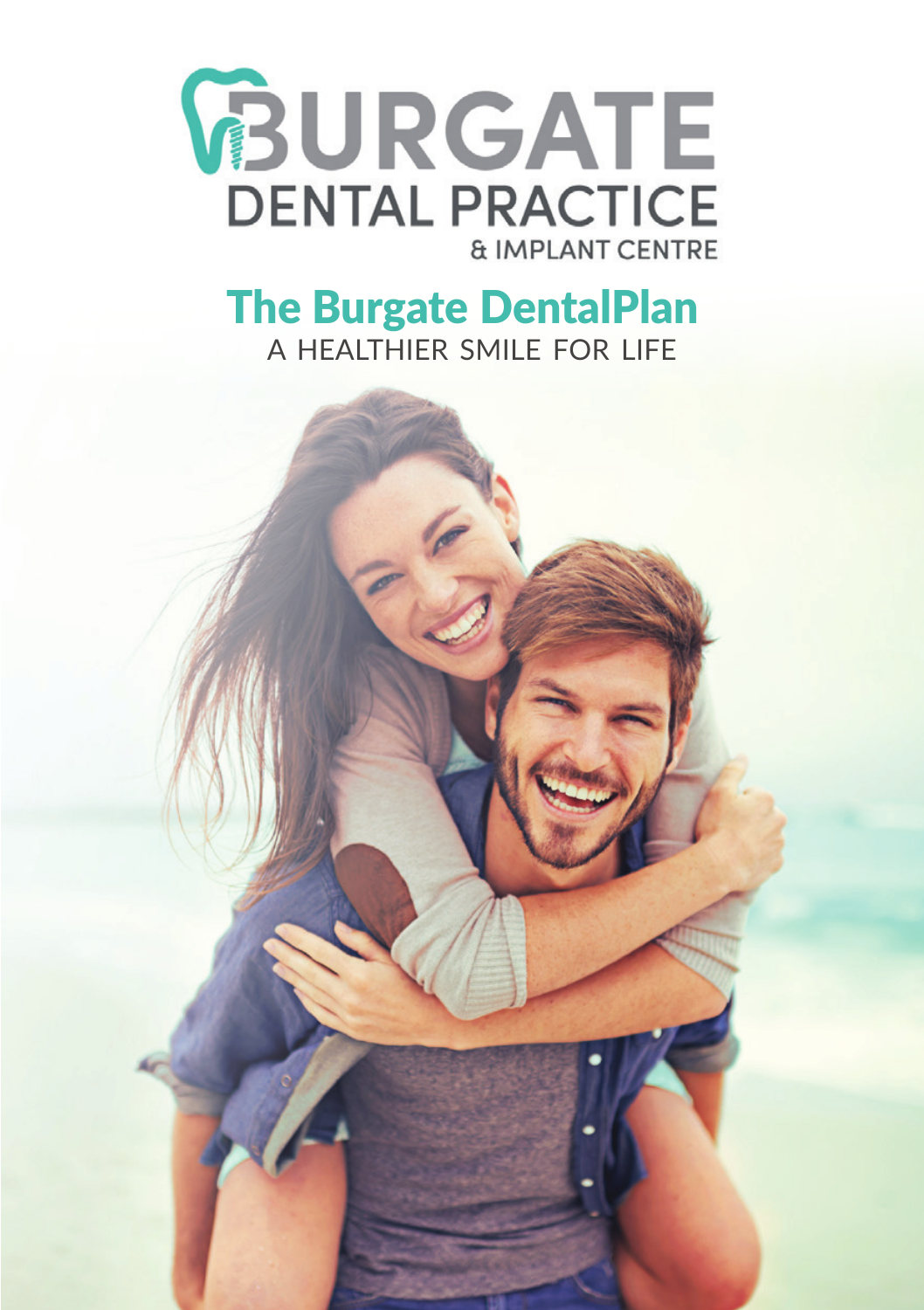# **Why join the DentalPlan?**

Regular check-ups and hygiene treatment are essential for a sparkling smile and good oral health. The DentalPlan brings you the latest preventative dental care for a low monthly fee.

# **What does the plan include?**

- Up to two check-ups per year
- All necessary intra-oral x-rays
- Up to two hygiene appointments per year for cleaning and polishing
- Oral hygiene and dietary instruction
- Access to our dental emergency service during normal hours (fees apply)
- A discount on private fees for general dental treatments (exclusions apply)

### **Our plan levels**

**Plan A** includes 2 check-ups, 2 hygiene appointments, x-rays and a 10% discount on additional treatments.

Only £19.50 per month

**Plan B** includes 1 check-up, 1 hygiene appointment, x-rays and a 10% discount on additional treatments.

Only £9.75 per month

## **Plans for children**

For a reduced monthly payment children receive all of the adult benefits, as well as special dietary advice and fissure sealants in permanent teeth. One parent or carer must be a DentalPlan member.

5–17 years, the plan costs just £9.50 per month. Children under 5 are entitled to free membership.



**Priority appointments**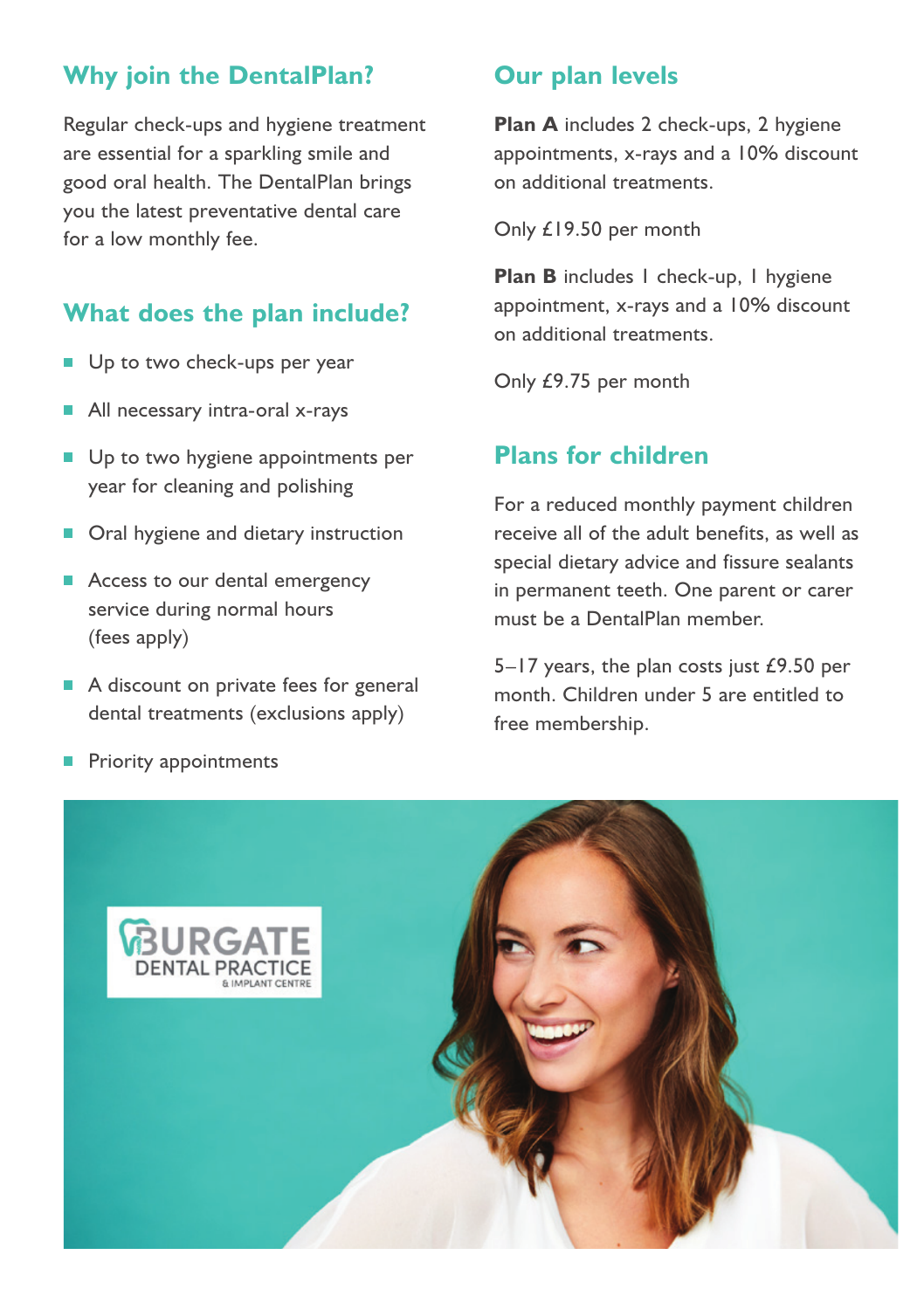# **Join today and start enjoying the benefits**

Simply fill out the application form then hand it in to our receptionist or post it to the address on the back of the form. There is a one-off joining fee of £10 for adults and £5 for children, which will be collected together with the first monthly payment.

The DentalPlan members can choose dental accident and emergency cover for just 97p per month. For full terms and conditions see www.codeplan.co.uk/cover.

# **Your registration**

You may withdraw from the plan at any time by giving 3 months notice in writing to CODEplan.





# **Practice opening times**

Monday to Friday 9:00am - 5:00pm

**Saturday** 9:00am - 1:00pm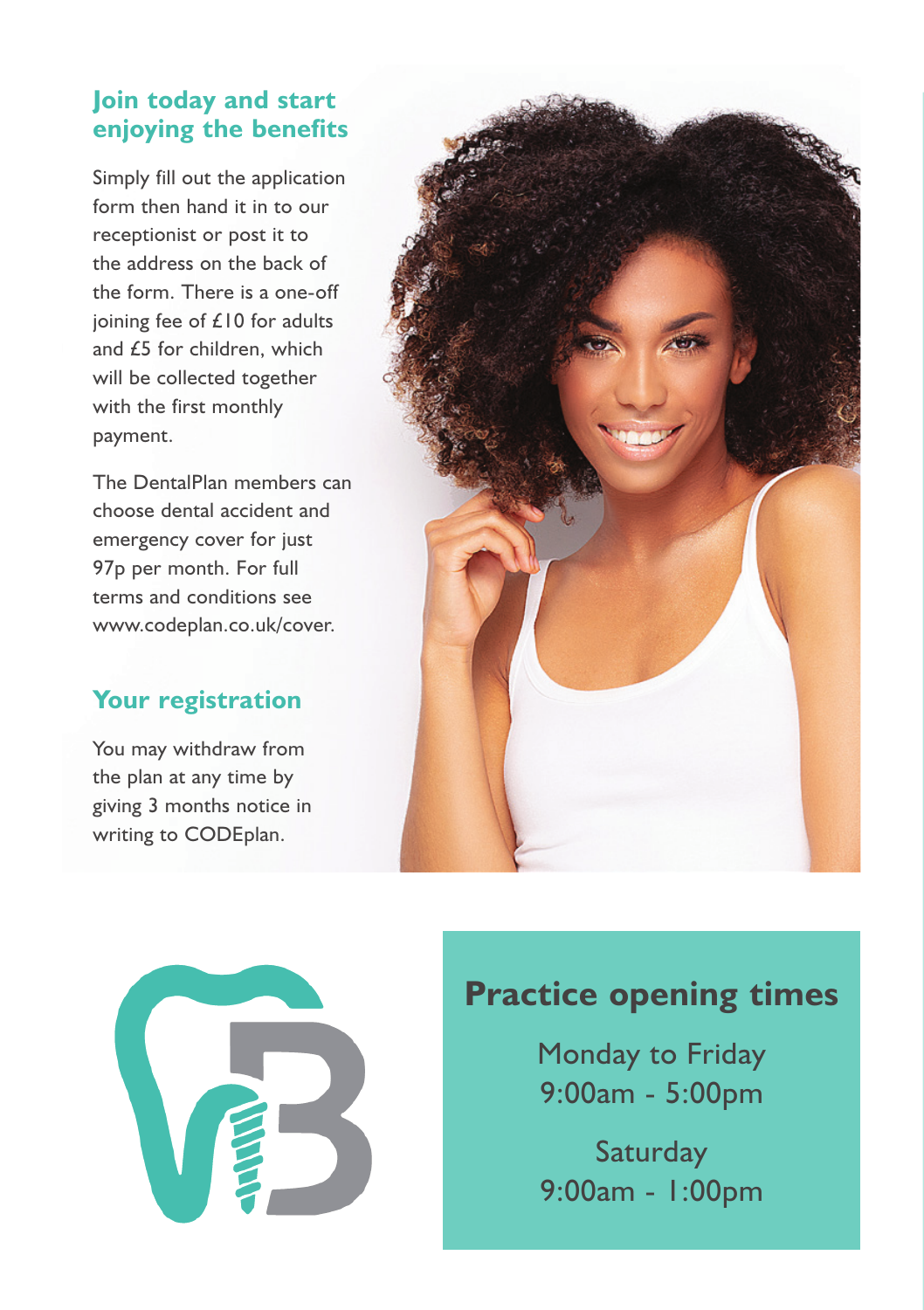

# **Dental Plan Agreement**

#### **BETWEEN**

#### **"THE DENTAL SURGEON"**

Ioannis Tsiaousis MUDr MSc(Aesthetic) MFGDP(UK) GDC No 110097 Dana A Vosooghi DDS MSc (Endodontics) GDC No 72522

Burgate Dental Practice & Implant Centre 14 Burgate, Canterbury, CT1 2HG Agreement start date

| О |  | $\epsilon$ |  |  |
|---|--|------------|--|--|
|   |  |            |  |  |

Backdated

### **AND**

#### **THE "PATIENT/PAYER" WHO IS THE CONTRACT HOLDER**

| Title Mr/Mrs/other                                         | First name                                                 |   |                |  |  |  |  |  |  |  |
|------------------------------------------------------------|------------------------------------------------------------|---|----------------|--|--|--|--|--|--|--|
| Surname                                                    |                                                            |   |                |  |  |  |  |  |  |  |
| Date of birth                                              | Gender<br>M<br>Dentist initials                            | M | F              |  |  |  |  |  |  |  |
| <b>Address</b>                                             |                                                            |   |                |  |  |  |  |  |  |  |
| Town                                                       |                                                            |   |                |  |  |  |  |  |  |  |
| County                                                     | Postcode                                                   |   |                |  |  |  |  |  |  |  |
| Email                                                      |                                                            |   |                |  |  |  |  |  |  |  |
| Telephone                                                  | Monthly fee £                                              |   |                |  |  |  |  |  |  |  |
| Optional dental accident and emergency cover 97p per month |                                                            |   |                |  |  |  |  |  |  |  |
|                                                            |                                                            |   |                |  |  |  |  |  |  |  |
|                                                            | The following group members are included in this plan      |   |                |  |  |  |  |  |  |  |
| Title Mr/Mrs/other<br>First name                           |                                                            |   |                |  |  |  |  |  |  |  |
| Surname                                                    | Gender<br>Age                                              | M | F              |  |  |  |  |  |  |  |
| Date of birth                                              | Dentist initials<br>Monthly fee £                          |   |                |  |  |  |  |  |  |  |
|                                                            | Optional dental accident and emergency cover 97p per month | Y | $\overline{N}$ |  |  |  |  |  |  |  |
| Title Mr/Mrs/other                                         | First name                                                 |   |                |  |  |  |  |  |  |  |
| Surname                                                    | Gender<br>Age                                              | M | F              |  |  |  |  |  |  |  |
| Date of birth                                              | Dentist initials<br>Monthly fee £                          |   |                |  |  |  |  |  |  |  |
|                                                            | Optional dental accident and emergency cover 97p per month | Y | $\overline{N}$ |  |  |  |  |  |  |  |
| Title Mr/Mrs/other                                         | First name                                                 |   |                |  |  |  |  |  |  |  |
| Surname                                                    | Gender<br>Age                                              | M | F              |  |  |  |  |  |  |  |
| Date of birth                                              | Dentist initials<br>Monthly fee £                          |   |                |  |  |  |  |  |  |  |
|                                                            | Optional dental accident and emergency cover 97p per month | Y | $\overline{N}$ |  |  |  |  |  |  |  |

If you have more than 4 in your group please attach an additional form. Total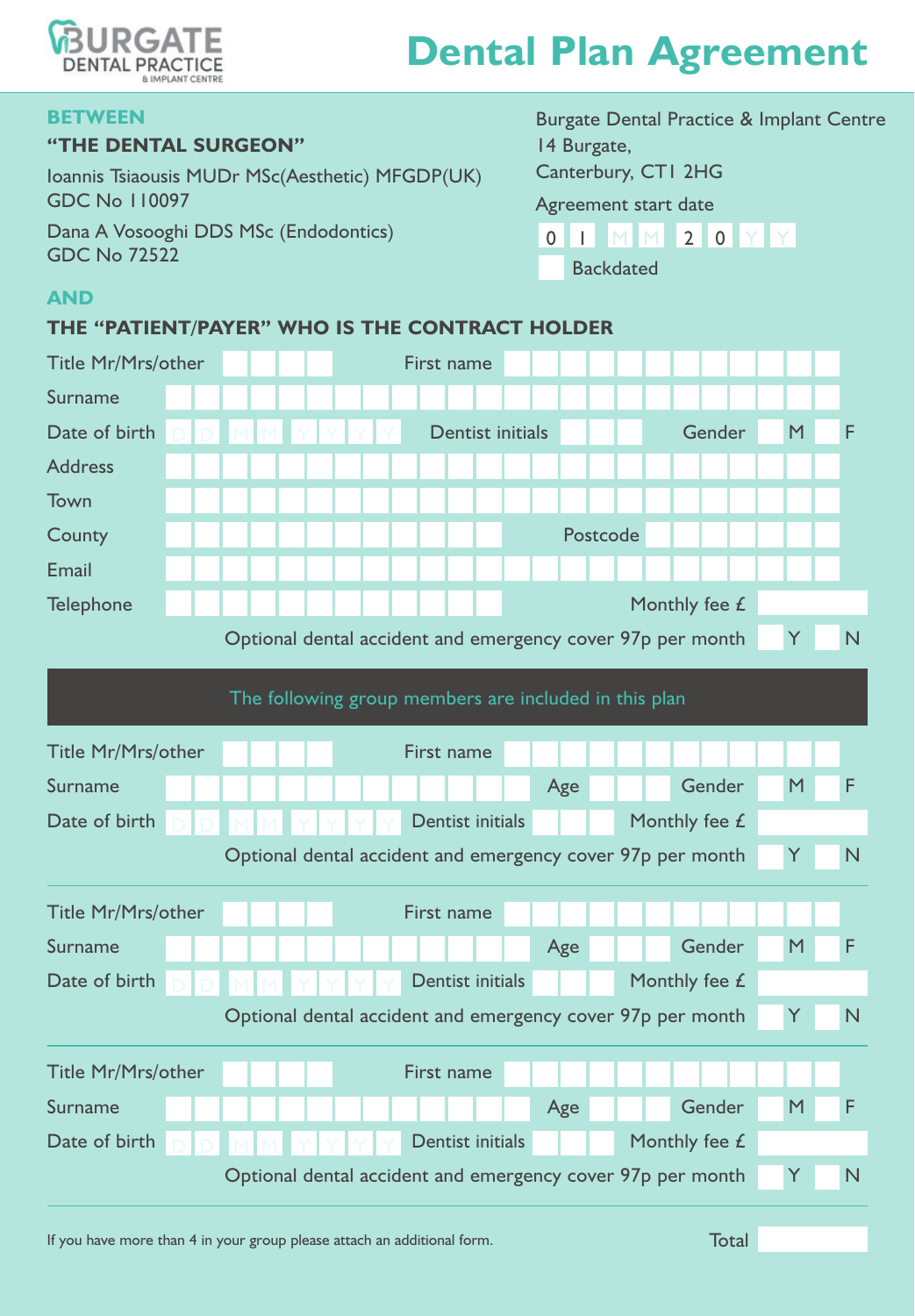Method of payment Collected monthly by Direct Debit on the first working day of each month

| I accept this agreement:                   |             |  |                        |  |  |
|--------------------------------------------|-------------|--|------------------------|--|--|
| Patient/Payer's signature                  |             |  | Date $D D M M Y Y Y Y$ |  |  |
| Treating Dentist's initials                | <b>Name</b> |  |                        |  |  |
| Signed for and on behalf<br>of the Dentist |             |  | Date $D D M M Y Y Y Y$ |  |  |
|                                            |             |  |                        |  |  |

Data Protection Act: your data will be kept confidential but we may send it confidentially to other companies for processing payments or correspondence about your membership. By signing this Agreement you are consenting to such use of personal details.

| Instruction to your bank or building society<br>to pay by Direct Debit<br>Name and address of your bank or building society<br>To the manager<br><b>Address</b><br>Postcode<br>Name(s) of account holder(s)<br>Branch sort code<br><b>Bank account number</b><br>Reference<br>$\mathsf{G}$<br>T<br><b>BUR</b><br>$\mathsf{A}$<br>E<br>Service user number<br>0<br>6<br>8<br>8<br>9<br>Instruction to your bank or building society: Please pay CODEplan Ltd Direct Debits from the<br>account detailed in this instruction subject to the safeguards assured by the Direct Debit Guarantee.<br>I understand that this instruction may remain with CODEplan Ltd and if so details will be passed<br>electronically to my bank/building society.<br>Date $D$ $D$ $M$ $M$ $Y$ $Y$ $Y$<br>Signature(s)<br>Banks and building societies may not accept Direct Debit instructions for some types of accounts.<br>THE DIRECT DEBIT GUARANTEE<br>• This guarantee is offered by all banks and building societies that accept instructions to pay Direct Debits.<br>• If there are any changes to the amount, date or frequency of your Direct Debit CODEplan Ltd will notify you 5<br>working days in advance of your account being debited or as otherwise agreed.<br>• If you request CODEplan Ltd to collect a payment, confirmation of the amount and date will be given to you at the<br>time of the request.<br>• If an error is made in the payment of your Direct Debit, by CODEplan Ltd or your bank or building society you are<br>entitled to a full and immediate refund of the amount paid from your bank or building society.<br>• If you receive a refund you are not entitled to, you must pay it back when CODEplan Ltd asks you to.<br>• You can cancel a Direct Debit at any time by simply contacting your bank or building society. Written confirmation<br>may be required. Please also notify us. | <b>Bank/building society</b> |  |  |  |  |  |  |  |  |  |  |  |  |  |  |
|------------------------------------------------------------------------------------------------------------------------------------------------------------------------------------------------------------------------------------------------------------------------------------------------------------------------------------------------------------------------------------------------------------------------------------------------------------------------------------------------------------------------------------------------------------------------------------------------------------------------------------------------------------------------------------------------------------------------------------------------------------------------------------------------------------------------------------------------------------------------------------------------------------------------------------------------------------------------------------------------------------------------------------------------------------------------------------------------------------------------------------------------------------------------------------------------------------------------------------------------------------------------------------------------------------------------------------------------------------------------------------------------------------------------------------------------------------------------------------------------------------------------------------------------------------------------------------------------------------------------------------------------------------------------------------------------------------------------------------------------------------------------------------------------------------------------------------------------------------------------------------------------------------------|------------------------------|--|--|--|--|--|--|--|--|--|--|--|--|--|--|
|                                                                                                                                                                                                                                                                                                                                                                                                                                                                                                                                                                                                                                                                                                                                                                                                                                                                                                                                                                                                                                                                                                                                                                                                                                                                                                                                                                                                                                                                                                                                                                                                                                                                                                                                                                                                                                                                                                                  |                              |  |  |  |  |  |  |  |  |  |  |  |  |  |  |
|                                                                                                                                                                                                                                                                                                                                                                                                                                                                                                                                                                                                                                                                                                                                                                                                                                                                                                                                                                                                                                                                                                                                                                                                                                                                                                                                                                                                                                                                                                                                                                                                                                                                                                                                                                                                                                                                                                                  |                              |  |  |  |  |  |  |  |  |  |  |  |  |  |  |
|                                                                                                                                                                                                                                                                                                                                                                                                                                                                                                                                                                                                                                                                                                                                                                                                                                                                                                                                                                                                                                                                                                                                                                                                                                                                                                                                                                                                                                                                                                                                                                                                                                                                                                                                                                                                                                                                                                                  |                              |  |  |  |  |  |  |  |  |  |  |  |  |  |  |
|                                                                                                                                                                                                                                                                                                                                                                                                                                                                                                                                                                                                                                                                                                                                                                                                                                                                                                                                                                                                                                                                                                                                                                                                                                                                                                                                                                                                                                                                                                                                                                                                                                                                                                                                                                                                                                                                                                                  |                              |  |  |  |  |  |  |  |  |  |  |  |  |  |  |
|                                                                                                                                                                                                                                                                                                                                                                                                                                                                                                                                                                                                                                                                                                                                                                                                                                                                                                                                                                                                                                                                                                                                                                                                                                                                                                                                                                                                                                                                                                                                                                                                                                                                                                                                                                                                                                                                                                                  |                              |  |  |  |  |  |  |  |  |  |  |  |  |  |  |
|                                                                                                                                                                                                                                                                                                                                                                                                                                                                                                                                                                                                                                                                                                                                                                                                                                                                                                                                                                                                                                                                                                                                                                                                                                                                                                                                                                                                                                                                                                                                                                                                                                                                                                                                                                                                                                                                                                                  |                              |  |  |  |  |  |  |  |  |  |  |  |  |  |  |
|                                                                                                                                                                                                                                                                                                                                                                                                                                                                                                                                                                                                                                                                                                                                                                                                                                                                                                                                                                                                                                                                                                                                                                                                                                                                                                                                                                                                                                                                                                                                                                                                                                                                                                                                                                                                                                                                                                                  |                              |  |  |  |  |  |  |  |  |  |  |  |  |  |  |
|                                                                                                                                                                                                                                                                                                                                                                                                                                                                                                                                                                                                                                                                                                                                                                                                                                                                                                                                                                                                                                                                                                                                                                                                                                                                                                                                                                                                                                                                                                                                                                                                                                                                                                                                                                                                                                                                                                                  |                              |  |  |  |  |  |  |  |  |  |  |  |  |  |  |
|                                                                                                                                                                                                                                                                                                                                                                                                                                                                                                                                                                                                                                                                                                                                                                                                                                                                                                                                                                                                                                                                                                                                                                                                                                                                                                                                                                                                                                                                                                                                                                                                                                                                                                                                                                                                                                                                                                                  |                              |  |  |  |  |  |  |  |  |  |  |  |  |  |  |
|                                                                                                                                                                                                                                                                                                                                                                                                                                                                                                                                                                                                                                                                                                                                                                                                                                                                                                                                                                                                                                                                                                                                                                                                                                                                                                                                                                                                                                                                                                                                                                                                                                                                                                                                                                                                                                                                                                                  |                              |  |  |  |  |  |  |  |  |  |  |  |  |  |  |
|                                                                                                                                                                                                                                                                                                                                                                                                                                                                                                                                                                                                                                                                                                                                                                                                                                                                                                                                                                                                                                                                                                                                                                                                                                                                                                                                                                                                                                                                                                                                                                                                                                                                                                                                                                                                                                                                                                                  |                              |  |  |  |  |  |  |  |  |  |  |  |  |  |  |
|                                                                                                                                                                                                                                                                                                                                                                                                                                                                                                                                                                                                                                                                                                                                                                                                                                                                                                                                                                                                                                                                                                                                                                                                                                                                                                                                                                                                                                                                                                                                                                                                                                                                                                                                                                                                                                                                                                                  |                              |  |  |  |  |  |  |  |  |  |  |  |  |  |  |
|                                                                                                                                                                                                                                                                                                                                                                                                                                                                                                                                                                                                                                                                                                                                                                                                                                                                                                                                                                                                                                                                                                                                                                                                                                                                                                                                                                                                                                                                                                                                                                                                                                                                                                                                                                                                                                                                                                                  |                              |  |  |  |  |  |  |  |  |  |  |  |  |  |  |